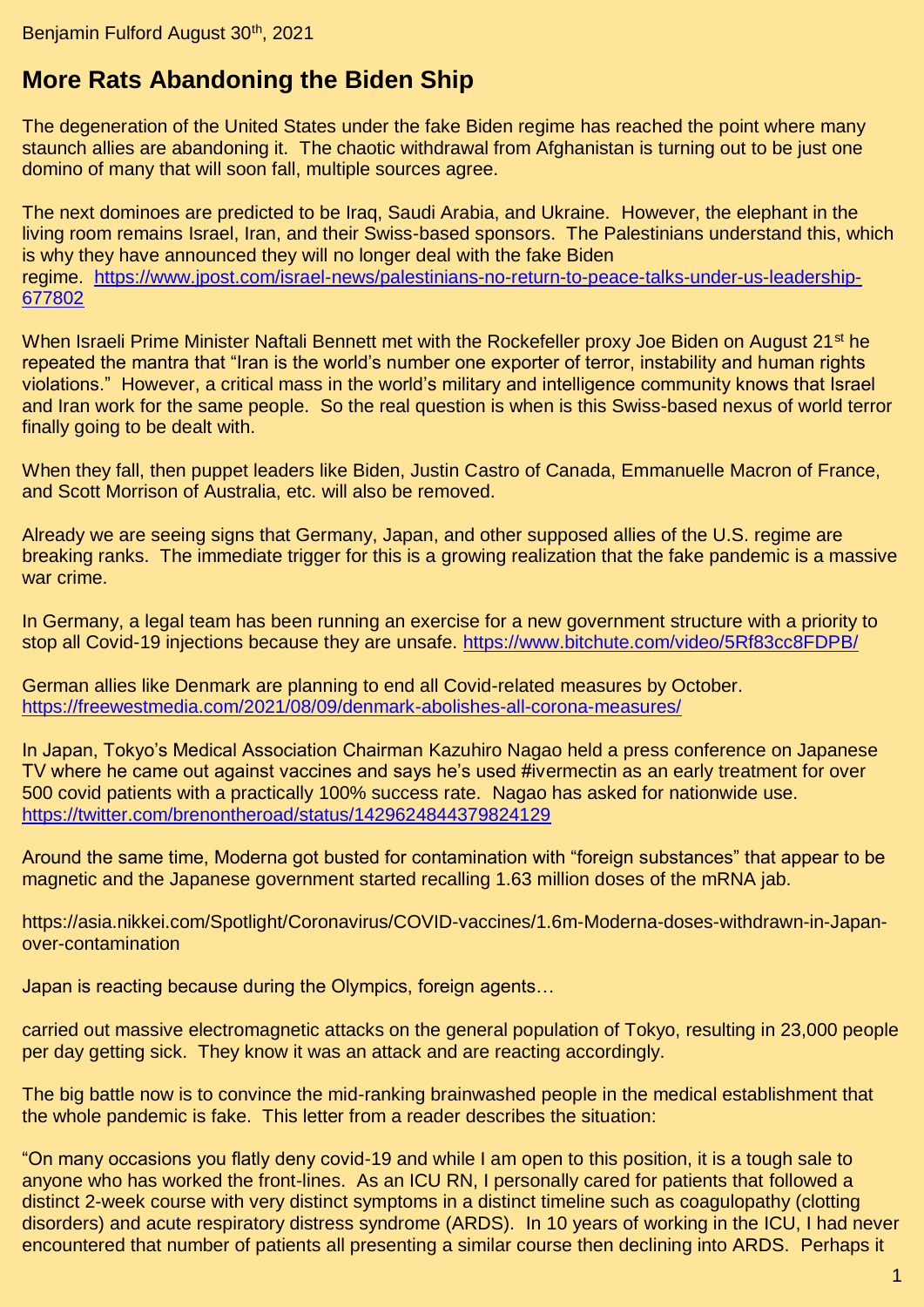was brought on by the trial drugs we were giving (Remdesivir). It is also notable that Ivermectin is extremely effective at treating whatever is going around. I have heard Brazil is now prophylactically administering this with strong results (unverified). Also, if covid-19 is a complete hoax, what is/was the genetic sequence as provided by the Chinese scientific community in 2019? I'm not trying to pick a bone with you, rather if I'm going up the chain of command at UCLA I need some solid info to get the attention of middle and non-corrupted upper management."

Here is the answer:

The evidence and symptoms we see are all a perfect fit for an electromagnetic attack. A weakened immune system due to EMF poisoning allows a multitude of pathogens that already exist inside us and around us to gain an advantage. We express various symptoms as a result, which get associated with a "list of symptoms" that makes up a "syndrome" like AIDS or SARS. Zinc deficiency also expresses similar symptoms as the seasonal cold and flu. When you combine those symptoms with an over-magnified PCR "test" designed to create 95%+ false positives then it's easy to see how EMF poisoning can become Covid-19.

Remdesivir being incorporated into the "standard of care" in the US was designed to cause various illnesses that could represent the harsh effects of Covid. It was never proven safe when used in the past for Ebola. Gilead's cohort study of 53 patients had 30% sent to the emergency room. Incredibly 22% all had 4 major life-threatening side effects of multiple organ failure, hypotension, septic shock, and acute kidney failure.

Combine this with the wrong prescriptions for antibiotics like vancomycin in the UK, which also causes acute kidney failure, and hospitals become a dangerous place to visit.

In Japan, Remdesivir got emergency approval after only 3 days as the "standard of care" in intensive care wards…presumably for its clear benefits of extremely high price and killer side effects to keep the scoreboard news shows pumping out fear porn.

The key point in dealing with brainwashed types in power is to ask them why nobody has a purified isolate of SARS-Cov-2 and why it has never been seen under a microscope. The CDC and the WHO etc. all admit they do not have a sample. The genetic sequences they are magnifying are a collection of common genetic material and that's why over-magnified PCR creates positive test results for such things as goats, fruit, cola, ice cream, etc.

In the testing centers, they are telling people that smoking or having coffee or eating before the saliva test will result in a false positive. In other words, the PCR test is magnifying certain types of non-human DNA and calling it "Covid-19."

A senior doctor at a major Canadian hospital that is the center of the fight against Covid-19 says there is something "extremely unusual" about the reaction. Every year new types of coronavirus appear and every year about 8% of mostly elderly people succumb to it, she says. There was no difference between the coronavirus mortality in 2020 than there was in any other year so the government reaction "is some kind of conspiracy," she says.

The other very unusual response seen is that people who got covid and recovered have natural immunity that is better than anything a vaccine could provide. But strangely, natural immunity is not being recognized as a valid form of protection anymore.

The realization that something is very wrong has led the British military to follow the Germans and Japanese by also attacking the vaccine/covid mafia. "There was a massive fire at a super testing facility in England on August 27<sup>th</sup> so the usual run to the hills and burn everything," was how MI6 described the situation. "Clearly the military is taking control so the effect will be a big as a mushroom bomb cloud," they say. According to MI6 a "skew" in the testing procedures being used to create large amounts of false positives has been identified and is being dismantled.